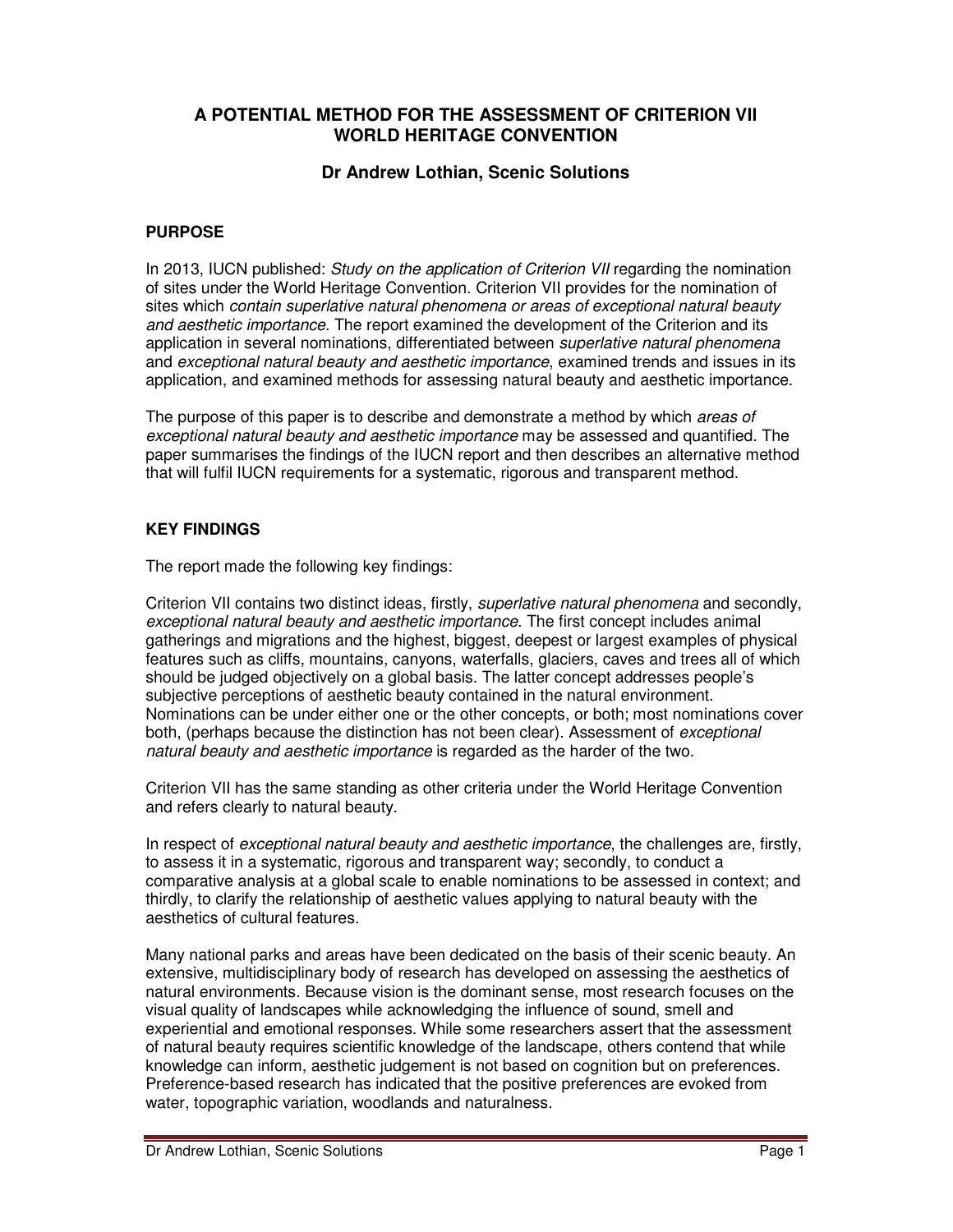The report draws heavily on the landscape character assessment approach, developed furthest in the UK, which is based on accurate descriptions of the landscape upon which, it is asserted, qualitative judgements can be made. The reliability of the method – the commonality of judgements by different assessors (which is rarely tested), is important along with ensuring that what is being assessed can validly represent visual quality. Descriptive accounts of the nominated area are often used, and comparisons with other areas are generally descriptive rather than quantitative.

While most nominations have relied on expert aesthetic assessments, there is increasing recognition of the need to involve public and stakeholders in the assessment. There is uncertainty regarding differences between cultures in their aesthetic judgements.

While nominations should be based on measurable indicators of scenic beauty along with quantified comparisons of natural beauty and aesthetic importance, few nominations have attempted this, relying instead on qualitative descriptions. One measurable indicator used is tourism data (which is only a surrogate of scenic beauty and is influenced by affluence, accessibility and interest). Providing only photographs of the area is judged as inadequate.

Social science literature indicates that there is a range of methodologies for measuring scenic beauty together with knowledge and experience available which can strengthen nominations under Criterion VII. Mapping of attributes is required in nominations. The methodology should make assessments more systematic and rigorous and enhance objectivity, transparency, validity and reliability.

Recommendations cover:

- 1. Nominations to clarify whether they contain *superlative natural phenomena or areas of exceptional natural beauty and aesthetic importance* or both and what values are conveyed;
- 2. Nominations should provide a rigorous and systematic identification of attributes;
- 3. Nominations should provide the same degree of global comparative analysis as expected under other criteria, including of natural beauty and aesthetic importance relative to other areas;
- 4. Global typologies should be further developed as a framework for comparing properties internationally;
- 5. The relationship between natural and cultural beauty should be further developed and should examine cultural perspectives (i.e. influences) of landscape preferences.

The report addresses the very difficult area of aesthetic quality and of the need to make judgements between areas on the basis of their significance relative to other areas. It makes a valiant attempt and covers the field very well. It does however tend towards maintaining the present expert-based qualitative assessment of aesthetic quality and fails to examine further the methodologies that have been developed to quantifiably assess aesthetic quality of natural beauty. While it emphasises the need for reliability of assessments, by which it means that different expert assessors will reach the same result, it does not examine whether in practice this actually occurs and it is probable that commonality is rarely achieved.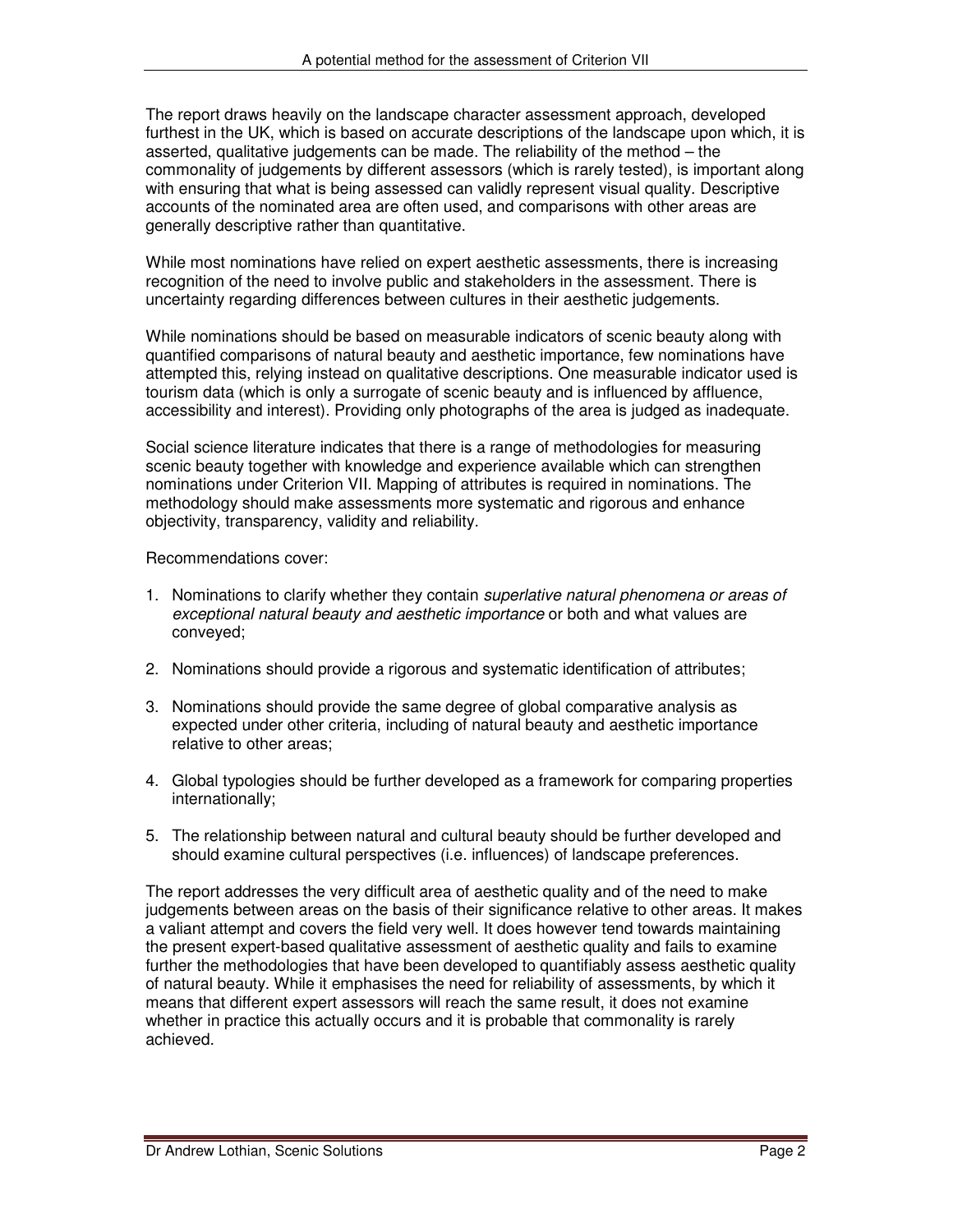## **DESCRIPTION OF A METHOD TO FULFIL REQUIREMENTS**

Based on the science of psychophysics and drawing on the literature of the past forty years, I have developed a method for measuring and mapping landscape quality at a regional level and applied this method in a dozen studies in Australia and England. The method fulfils the criteria of being systematic and rigorous, and achieves objectivity, transparency, validity and reliability. Moreover it is a pragmatic and robust method which provides quantified results that are easy to comprehend and which can be defended as representing community preferences rather than that of individual experts.

Most expert-based methods assume that aesthetics can be judged cognitively and measure everything in the landscape that is measurable – the height and steepness of landforms, the extent and nature of vegetative cover, water bodies, the land uses, colours and a host of other attributes in the expectation that through doing so, a measure of landscape quality would emerge. It never does.

The reason is that as a subjective quality, landscape quality can only be assessed via our affective capacity, our likes and dislikes, our aesthetic preferences, not via our cognitive abilities which analyse and logically comprehend the environment. The error lies in confusing paradigms, using the cognitive analytical approach to measure a subjective quality. The paranoia of analysts not to be subjective misses the point; it is possible to *objectively measure subjective qualities.*

Dictionaries reinforce the distinction between the cognitive and the affective in their definition of aesthetics as "things perceptible by the senses *(i.e. affective)* as opposed to things thinkable or immaterial *(i.e. cognitive)* (Shorter Oxford, 1973). Blaise Pascal's (1623 – 1662) pithy dictum: *the heart has its reasons which the mind cannot comprehend*, illustrates the dichotomy.

Using an analogy from music, an individual's liking for music does not derive from an analysis of the use of instruments, the number and range of notes, the scoring for the orchestra, or a detailed analysis of the score. Rather it is immediate and without analysis. The same can be said of our preferences for coffee, chocolate, holiday destinations, even love…

In my 1999 paper (Lothian, 1999) which was quoted by the IUCN report, I traced the philosophy of aesthetics and showed that up to the  $18<sup>th</sup>$  century, philosophers regarded beauty as inherent in the physical landscape but following Locke, Hume, Burke and particularly Kant, philosophers came to regard beauty as a product of the mind, lying in the eyes of the beholder. The shift paralleled the emergence of psychology and the development of psychophysical methods for analysing subjective assessments of physical phenomena.

These two different paradigms to the way that landscapes are viewed are absolutely fundamental, either the landscape quality is regarded as intrinsic to the landscape or it lies in the eyes of the beholder, it cannot be both. Gobster & Chenoweth (1989) touched on the difference, stating:

"All physical descriptors relate to the external dimensions of the environment - what is 'out there' versus what is 'in the head' - and herein lies a critical distinction between physical and psychological descriptors."

Table 1 summarises the differences between these two paradigms.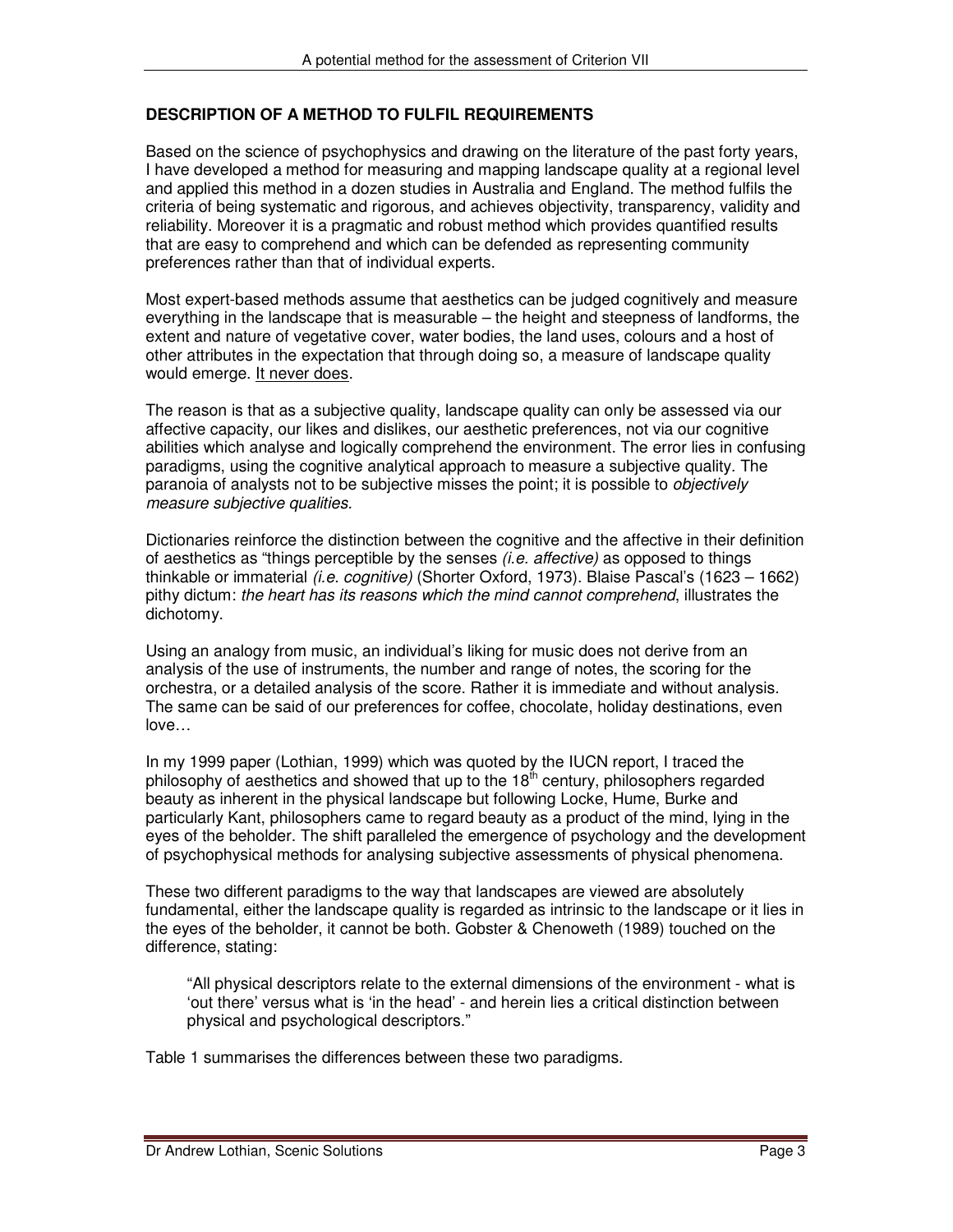| Objective (physical) paradigm<br>Beauty - an intrinsic quality of the landscape. | Subjective (psychological) paradigm<br>Beauty - a quality in the eye of beholder. |
|----------------------------------------------------------------------------------|-----------------------------------------------------------------------------------|
|                                                                                  |                                                                                   |
| What we see as landscape beauty is assumed to                                    | What we see as landscape beauty is our                                            |
| be part of the landscape.                                                        | perception of the landscape.                                                      |
| Subjective evaluation presented as objective.                                    | Objective evaluation of subjectivity.                                             |
| Generally lacks any theoretical framework.                                       | Often derives from a theoretical framework.                                       |
| Seeks understanding of the landscape's physical                                  | Seeks understanding of human preferences to                                       |
| attributes, often for management purposes.                                       | understand the physical components which<br>contribute to landscape quality.      |
|                                                                                  |                                                                                   |
| Differentiates landscape quality on the basis of                                 | Differentiates landscape quality on the basis of                                  |
| implicit assumptions.                                                            | human preferences explicitly derived.                                             |
| Silent on causal factors.                                                        | Seeks explanation of causal factors.                                              |
| Empirical; application of an approach.                                           | Experimental; tests hypotheses and extends<br>approach.                           |
| Lack of standardisation - uses different and unique                              | Standardised research instruments & statistical                                   |
| methods and techniques.                                                          | tools, although used in a variety of ways.                                        |
| Site and area specific; results generally cannot be                              | Not area or site specific; seeks results for wider                                |
| extended beyond area of study.                                                   | application.                                                                      |
| Does not seek explanation.                                                       | May be applied to understand preferences in                                       |
|                                                                                  | different landscapes.                                                             |
| Assessments are often field based.                                               | Mainly uses surrogates (photographs and rating                                    |
|                                                                                  | scales) for assessments.                                                          |
| Relatively easy, inexpensive and rapid to                                        | Relatively difficult, expensive and slow to                                       |
| undertake.                                                                       | undertake.                                                                        |
| Does not use respondents to evaluate landscape                                   | Quantifies influence on preferences of respondent                                 |
| quality so cannot account for differences in                                     | characteristics - age, gender, education, socio-                                  |
| preferences.                                                                     | economic, culture.                                                                |
| Non-replicable and unique: application of approach                               | Replicable: providing the sample is adequate, the                                 |
| by different individuals likely to result in different                           | preferences identified should be consistent across                                |
| assessments of landscapes.                                                       | a range of studies.                                                               |
| Being subjective and non-replicable, the results                                 | Being objectively analysed and replicable the                                     |
| may be of questionable value and of short-lived                                  | results extend knowledge and are relatively                                       |
| application.                                                                     | permanent for a given community.                                                  |
|                                                                                  |                                                                                   |
| Unable to be used in a predictive sense except                                   | Capable of predicting effect of landscape change                                  |
| generally.                                                                       | on landscape quality.                                                             |

### **Table 1 Objective (physical) and Subjective (psychological) Paradigms**

The UK's landscape character assessment method (Countryside Agency, 2002), which the IUCN report regards favourably, is essentially a cognitive analysis of the landscape and its aesthetic attributes; it provides no place for the affective judgement of landscape quality. Table 2 lists aspects that could be covered but emphasises that the list is not exhaustive and surveyors are free to introduce their own words, thus introducing further variation.

#### **Table 2 Aesthetic aspects of landscape character**

| <b>SCALE</b>     | <b>Intimate</b>   | <b>Small</b>    | Large             | Vast           |
|------------------|-------------------|-----------------|-------------------|----------------|
| <b>ENCLOSURE</b> | Tight             | Enclosed        | Open              | Exposed        |
| <b>DIVERSITY</b> | Uniform           | Simple          | <b>Diverse</b>    | Complex        |
| <b>TEXTURE</b>   | Smooth            | <b>Textured</b> | Rough             | Very rough     |
| <b>FORM</b>      | Vertical          | Sloping         | Rolling           | Horizontal     |
| <b>LINE</b>      | Straight          | Angular         | Curved            | <b>Sinuous</b> |
| <b>COLOUR</b>    | Monochrome        | Muted           | Colourful         | Garish         |
| <b>BALANCE</b>   | <b>Harmonious</b> | <b>Balanced</b> | <b>Discordant</b> | Chaotic        |
| <b>MOVEMENT</b>  | Dead              | Still           | Calm              | Busy           |
| <b>PATTERN</b>   | Random            | Organised       | Regular           | Formal         |

Source: Countryside Commission, 2002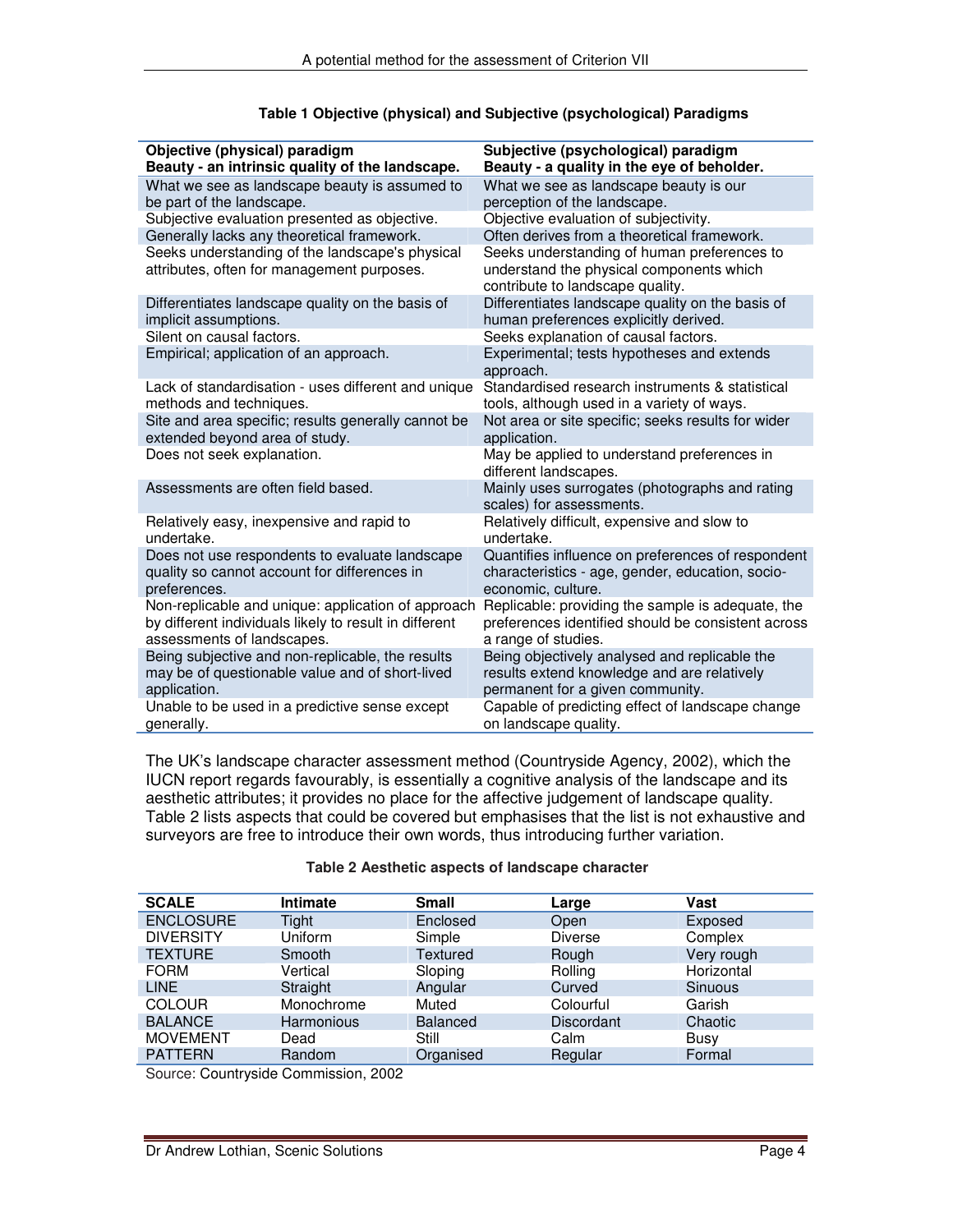The checklist contained in Table 2 has the effect of rendering aesthetic judgement a cognitive analytical process rather than a product of affect, the likes and dislikes of the landscape.

The basis for measuring landscape quality lies in the science of psychophysics which was developed by Gustav Fechner (1801 – 1887), an early German psychologist. Psychophysics measures the effect on the brain of stimuli from the senses – sight, sound, taste, touch and smell. A vast literature has developed in psychophysics.

In the 1980s and 1990s, psychologists in the US, turned their attention to applying psychophysical methods to understanding how humans comprehend landscape quality. Researchers including Greg Buhyoff, Terry Daniel, Philip Dearden, Paul Gobster, Thomas Herzog, Bruce Hull, Stephen and Rachel Kaplan, Herbert Schroeder and Roger Urlich have carried out numerous studies which established a methodological framework and greatly enhanced understanding of human-landscape interaction.

The method that the researchers established has the following three common components:

- <u>Rating scale</u> Use of a rating scale such as  $1$  (low) 10 (high) by which the landscape quality can be judged. The scale is a surrogate for landscape quality and forces the participant to condense their assessment of the scene into a number. Experience of thousands of participants in the surveys that I have conducted indicates that this is not difficult and the results reflect closely their perception of landscape quality. Ratings on a 1 – 10 scale provide an absolute measure of landscape quality at the interval scale which can be analysed statistically. Rankings (i.e. scene 1 is better than scene 2) by contrast compare one scene with another and are only an ordinal measure which cannot be analysed statistically.
- Survey instrument Use of a survey instrument a paper form provided to participants, or an on-line survey that they are invited to enter. The survey contains photographs of the area being assessed together with the rating scale.
- Participants Access to a large number of participants in the survey to achieve statistical validity.

Figure 1 illustrates the method. The independent variable is the landscape being assessed while the dependent variable comprises the human assessment of the landscape quality. A survey is conducted to ascertain community preferences in relation to the landscape quality and the analysis of these preferences provides an understanding of the attributes that drive landscape quality and enables its mapping.



**Figure 1 Landscape quality assessment method**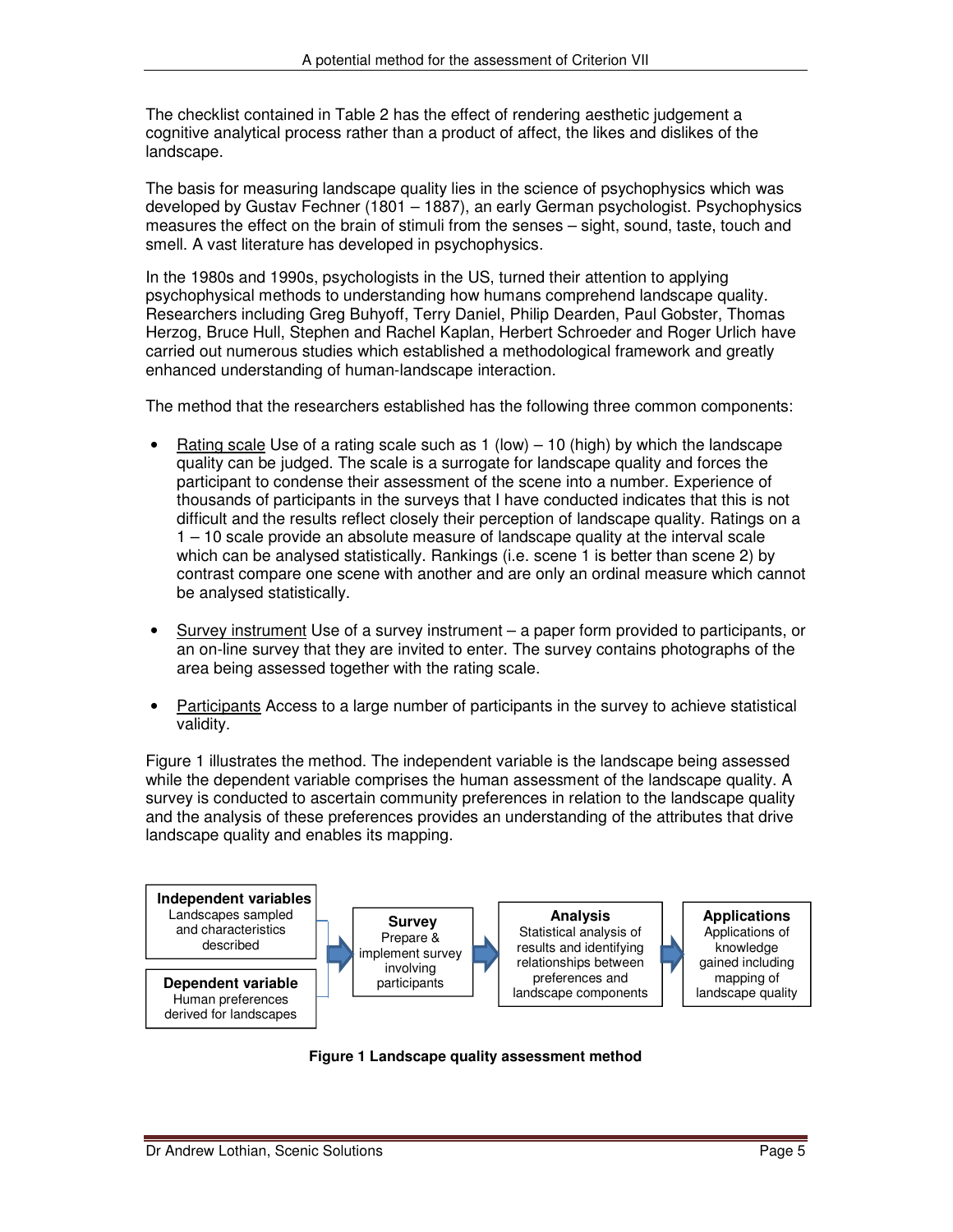The Community Preferences Method that I have developed involves the following steps:

1. Photograph the region. This may include seasonal change in the landscape to quantify how much landscape quality changes across the seasons. The use of photographs as a surrogate for in-field assessments of landscape quality has been thoroughly researched. Daniel and Boster, 1976; Dunn, 1976; Shuttleworth, 1980; and Trent, Neumann & Kvashny, 1987 established that the results of photographs could be comparable with field assessments. Applying meta-analysis to existing studies, Stamps (1990) found a correlation of 0.86 in the ratings of photographs and on-site assessments.

Photographs provide significant advantage in not having to transport large groups of participants through the countryside. They also enabled areas remote from each other to be assessed on a comparative basis which would not be possible through field assessment, and for the effects of temporal landscape changes such as seasonal colour to be assessed. Finally, photographs enable the visual effects of hypothetical changes in the landscape such as new developments or changes in land use to be assessed using scenes with and without the change.

- 2. Classify the region's landscape into landscape units of similar character. Geomorphological analyses of the area together with data on land cover and land use can provide the basis for landscape character definition. The purpose is to provide the basis for the selection of scenes that will adequately represent sample the range of landscapes present in the region.
- 3. Select a set of 100 150 photographs to sample the landscape units. I have found that a survey of 150 scenes can be processed by most participants very quickly, say 10 - 15 minutes. The aim is to draw on the person's affective judgement, not on their cognitive processes which involve analysing each scene. Their rapid assessment is more valid than a slow assessment as it better reflects their affective judgement which according to Kant is immediate.
- 4. Prepare an Internet survey containing the scenes and instructions. The survey commences with an explanation of its purpose, provides instructions, urges participants to use the entire rating scale and to judge each scene on its merits – to trust their initial instinct and to not analyse their response. Basic respondent demographic data (age, gender, education and birthplace) is requested and the survey also gauges their familiarity with the area. Four sample scenes are then shown prior to the survey scenes and these cover the range of landscape quality and cue participants to the highs and lows they will encounter in the survey. The survey randomises the scenes and automatically enters the ratings into the data base. Finally it provides a contact point for questions, offers the respondent the opportunity to comment on the survey and to register to receive a summary of the results.
- 5. Send invitations by email to potential participants to log onto the Internet survey and rate the scenes on a 1 (low) to 10 (high) scale; the survey may be visited by several thousand over one month.
- 6. Invite up to 30 participants to score the scenes for the visual significance of various characteristics (e.g. trees, landforms, water, diversity, naturalness); this scoring is carried out via additional Internet surveys. The landscape scores when combined with the scene ratings enable their contribution to landscape quality to be quantified.
- 7. Prepare the data set comprising the survey ratings and the landscape component scores. Conduct various statistical tests on the data to ensure their quality and check for strategic bias (e.g. all ratings of 1 or 10 where the participant uses the survey for their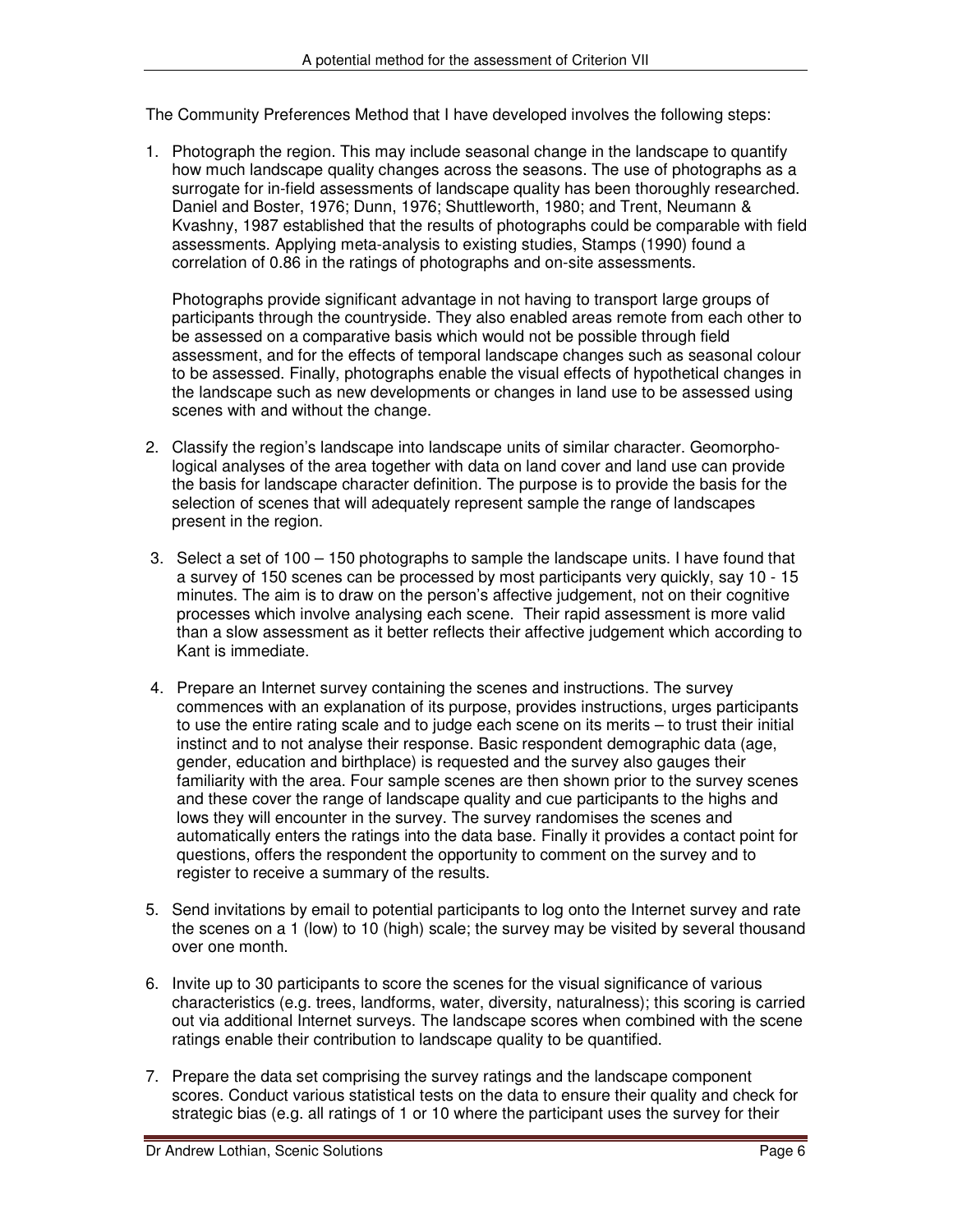own objectives such as diminishing or enhancing the rating of the area) - such ratings are deleted.

- 8. Analyse the influence of participant characteristics (e.g. age, gender, education) on ratings, compare the characteristics of the participants with those of the wider community, and assess the influence of the participant's familiarity of the region on their ratings.
- 9. Analyse the ratings commencing with the general and moving progressively to the specific. Mean ratings are derived for the landscape units and the range of landscape characteristics, and ratings are analysed against the landscape scores (e.g. ratings vs scores for land form).
- 10. Derive predictive models using multiple linear regression to combine the ratings (dependent variable) with the scores of landscape characteristics (independent variables) thereby identifying the contribution of the landscape factors to landscape quality. The models may be tested against the ratings of each scene.
- 11. Examine comments of the participants on the survey or its subject, classify the comments, and provide examples where relevant.
- 12. Use the detailed knowledge gained from the analysis and the models to map landscape quality for the region.
- 13. Report on the survey and the mapping.

The steps of the method are outlined in Figure 2. The method is quite economical; the Lake District study, an area of 2,292 sq. km. took approximately 1500 hours, i.e. 1.5 hours per sq. km. If I had charged for the study, my fee would have been approximately US\$100,000, or \$67/hour average.

Crucially the study method is replicable; i.e. if other practitioners used the same method they would reach essentially similar results. Moreover because the results represent the ratings of hundreds, even thousands of participants rather than the "expert" judgement of a few practitioners, they are robust and more likely to withstand appeal in a court of law.

The Community Preferences Method fulfils the need to involve the public and stakeholders in the assessment of scenic quality through their direct participation in the survey. My surveys have involved thousands of people from the regions providing their assessments of landscape quality.

The IUCN report proposed that nominations should be based on measurable indicators of scenic beauty along with quantified comparisons of natural beauty and aesthetic importance. The Community Preferences Method achieves this aim and provides very accurate ratings of landscape quality. This is illustrated by the following scenes from the Lake District study together with their ratings (1 low – 10 high). The ratings are based on 430 respondents all from the UK.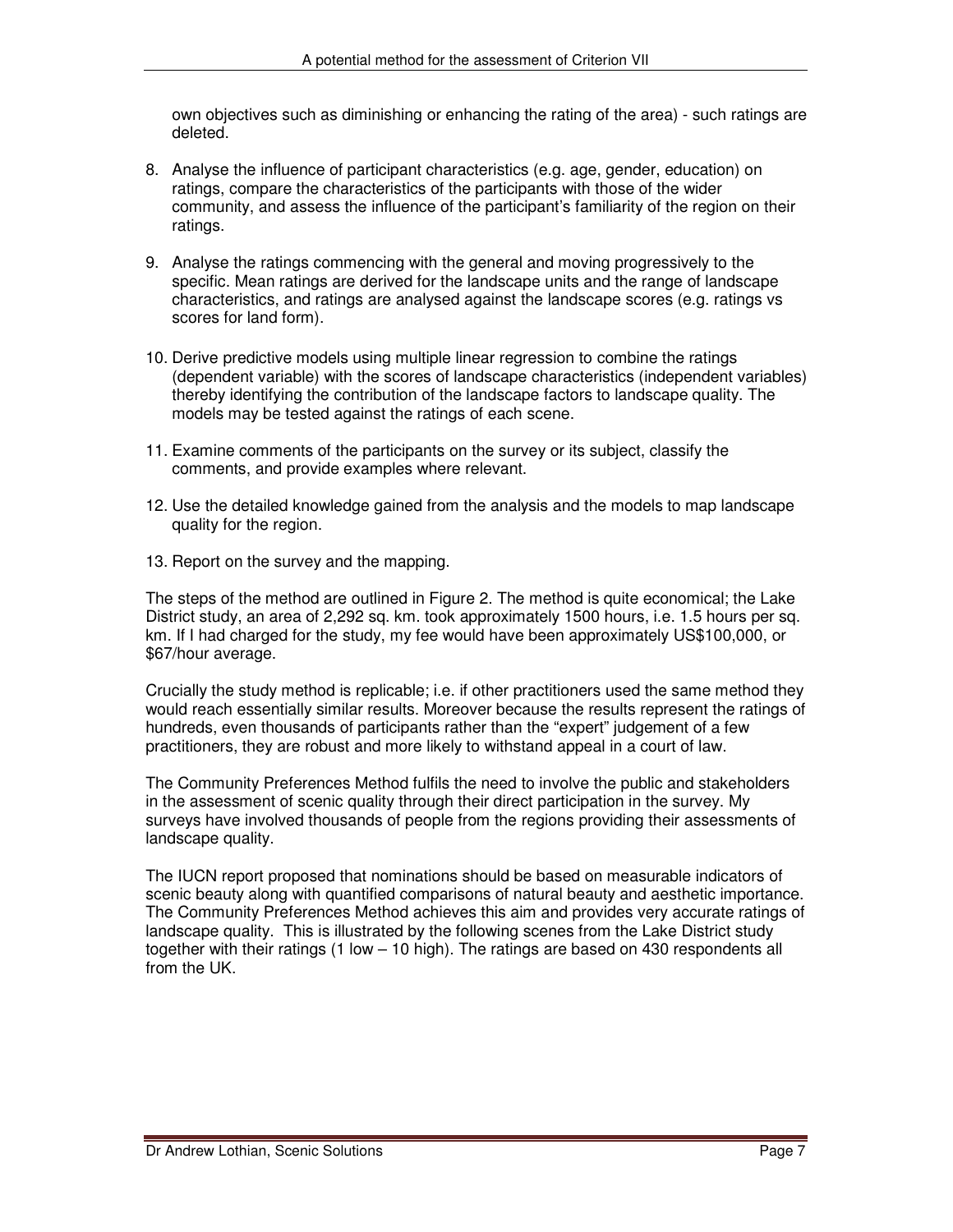

**Figure 2 Steps in the landscape quality assessment method**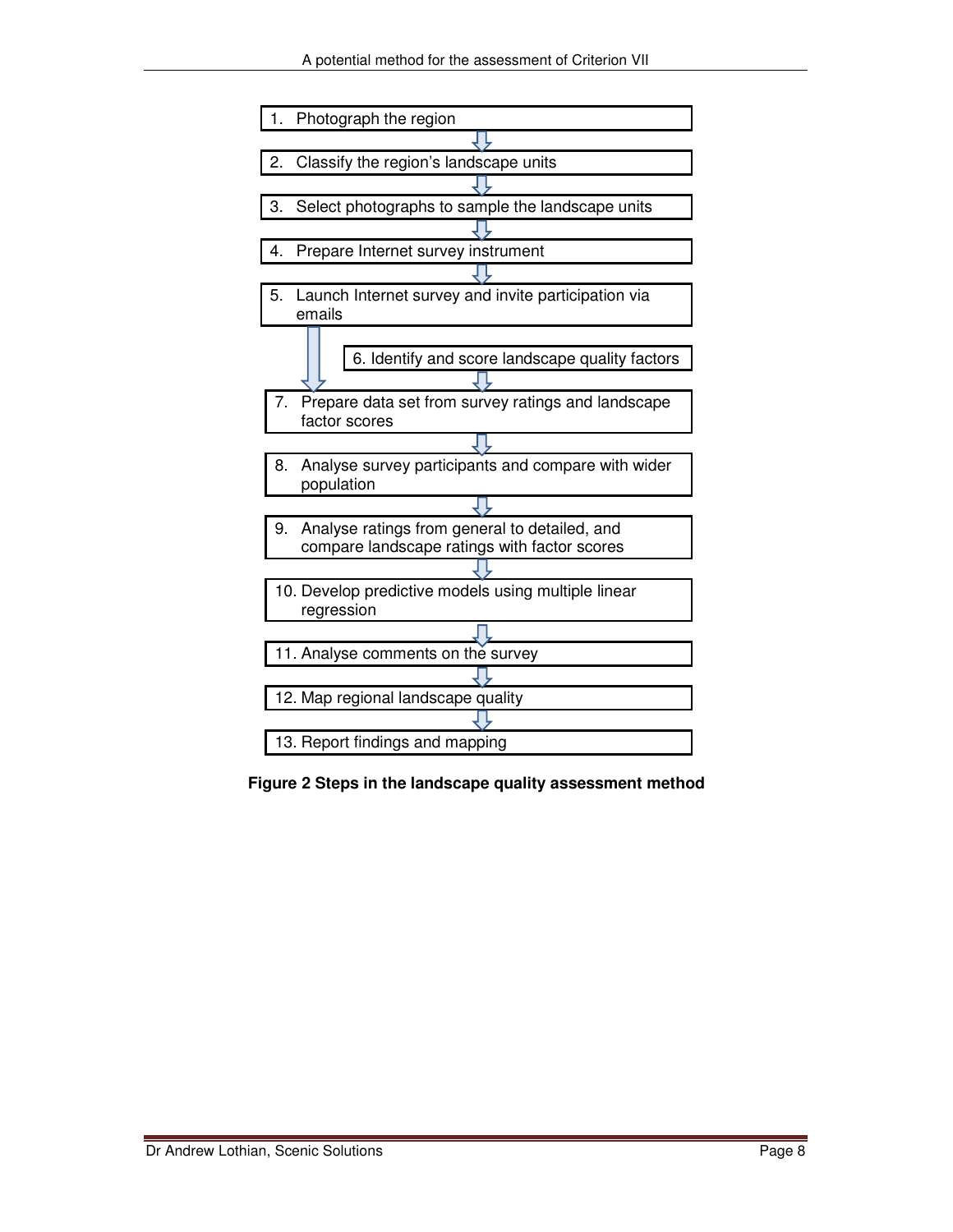

Rating 7.55



Rating 5.50 With sheep & walls



Rating 7.03



Rating 7.59



Rating 4.87 Without sheep



Rating 5.61 Without sheep & walls

The scenes on the left show typical scenes of the Lake District, respectively Wast Water, Tarn Hows and Derwentwater. On the right is the same rural scene with and without sheep and stone walls and the ratings indicate their influence on landscape quality. The study of the Lake District also quantified the visual effects of electricity transmission towers, roads, lakes, seasonal colour and trees.

Table 3 summarises the generic ratings derived from the ratings for the Lake District, and Table 4 summarises their application showing the area and percentage of the total region for each rating. Figure 3 maps the landscape ratings for the Lake District.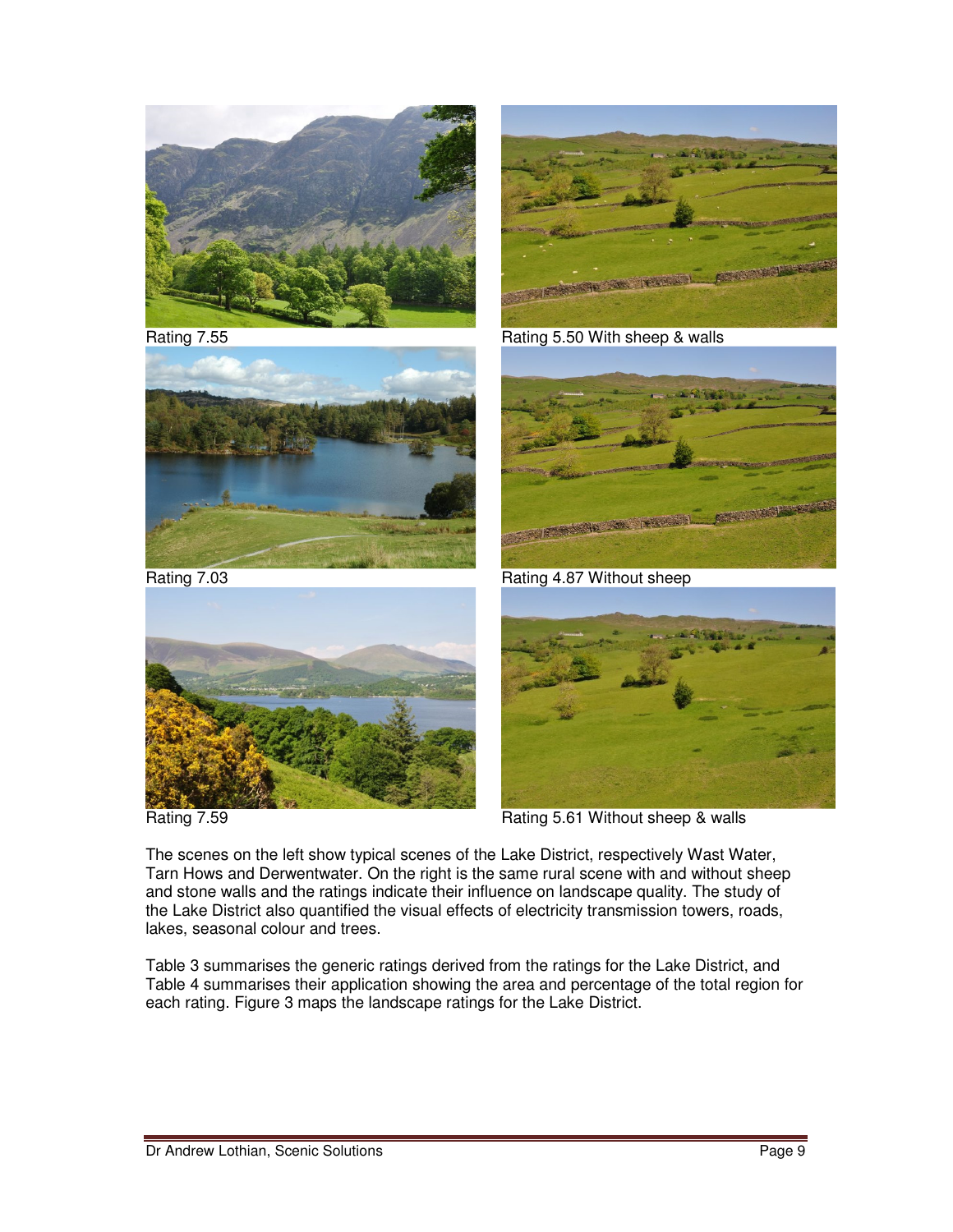# **Table 3 Generic ratings of Lake District**

| Landscape                           | Rating |
|-------------------------------------|--------|
| Plains                              | 4      |
| Low fells                           | 5      |
| Valleys without lakes               | 6      |
| Valleys with lakes                  | 6/7    |
| High rounded fells                  | 5      |
| High steep (≥30%) fells             | 6      |
| High fells culminating in rockfaces | 6      |
| Mountains ( $\geq$ 700 m - 850 m)   | 7      |
| Mountains > 850 m                   | 8      |

| Rating  | Description       | Area<br>ha | Area<br>% |
|---------|-------------------|------------|-----------|
| Unrated | Towns             | 1,223      | 0.53      |
| 4       | Plains            | 36,020     | 15.71     |
| 4       | Pine forests      | 12,948     | 5.65      |
| 5       | Low fells,        | 144,061    | 62.84     |
|         | Moderate sloping  |            |           |
|         | high fells        |            |           |
| 6       | <b>Rivers</b>     | 23,868     | 10.41     |
|         | Valleys w/o lakes |            |           |
|         | 4 Lakes           |            |           |
|         | Steep high fells  |            |           |
| 7       | 12 lakes          | 10,489     | 4.58      |
|         | Mountains 700-850 |            |           |
|         | m                 |            |           |
| 8       | Mountains 850+ m  | 627        | 0.27      |
| Total   |                   | 229,236    | 100.00    |

**Table 4 Summary of area ratings** 



**Figure 3 Lake District Landscape Quality (1 - 10 scale)**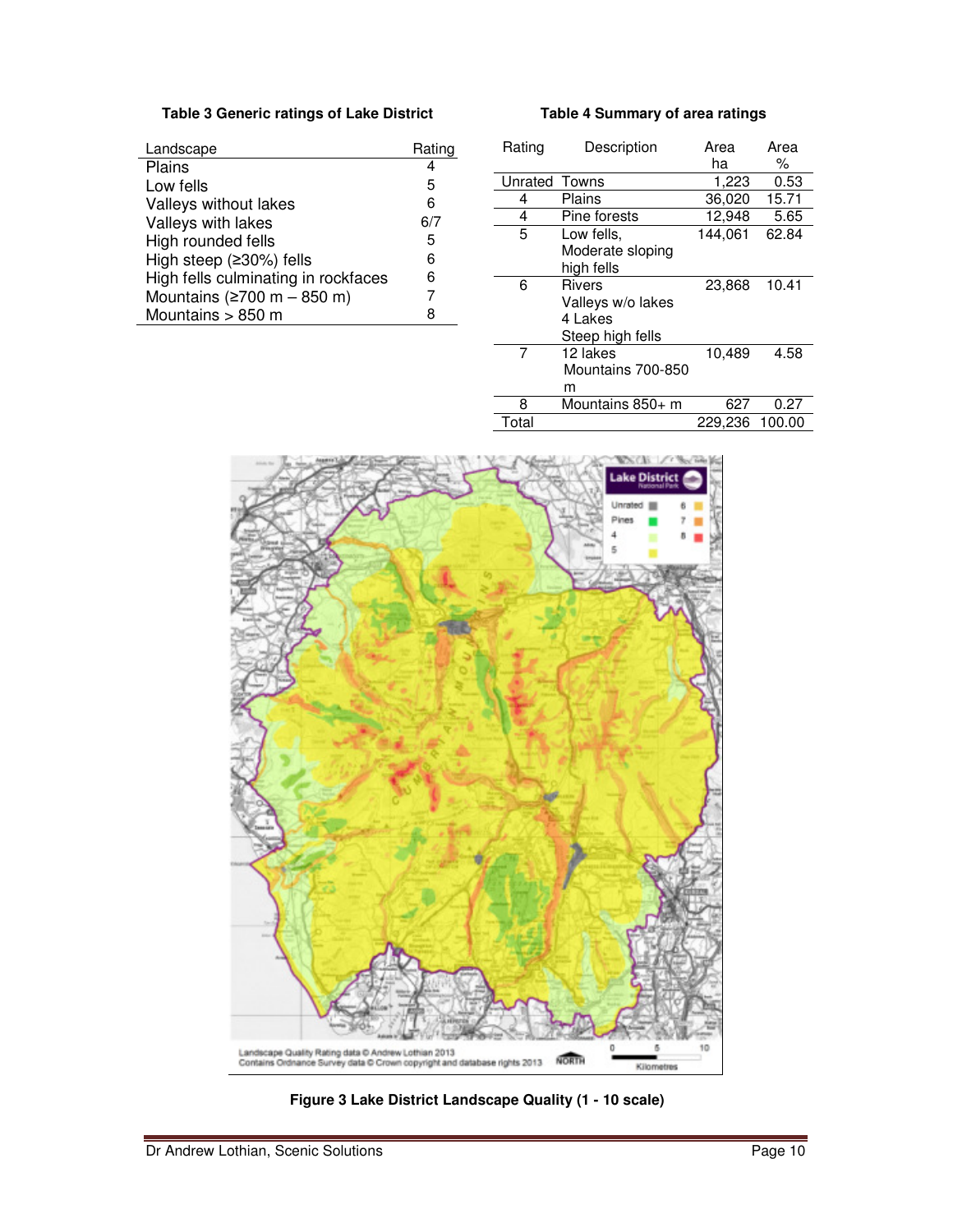In the Lake District, the 5 rating dominates with 144,061 ha or nearly two-thirds of the Park area. The high rated areas 6, 7, and 8 total 34,984 ha or 15.26% which is a substantial proportion of the Lakes District and reflects the popularity of its landscapes. Nearly 5% (4.85%) is rated the very high 7 or 8 which is a very large proportion. By comparison, in my home State of South Australia, only 2.66% of the area is rated 6, 7 or 8 and only 0.48% rated 7 or 8. The Flinders Ranges in that State, a spectacular arid range, has 16.77% rated 6, 7 or 8, but only 3.35% rated 7 or 8.

The proportions of high ratings provide the basis for the global comparative analysis recommended by the IUCN report. The method provides a quantitative basis for such comparison. Obviously this would require other areas of potential World Heritage standing to be assessed in a similar manner but the method proposed provides an objective and practical means for doing so.

World Heritage standing could be assigned to those areas which contain a significant proportion of high rating (say 8 and above) landscapes. These are often dispersed through an area and it would be pointless to accord World Heritage ranking only to the high rating landscapes while ignoring the wider area in which they occur. Thus in the case of the Lake District, the entire National Park would be eligible for World Heritage status on the strength of the high proportion of its high rating landscapes (as well as its cultural content).

The IUCN report found "preference-based research has indicated that the positive preferences are evoked from water, topographic variation, woodlands and naturalness." My research supports this finding but adds diversity as an important component. Diversity in landscapes is the total "busyness" of the scene – the contribution of its land forms, land uses, land cover (vegetation), water and other physical components. Naturalness and diversity have been found to be the topmost indicators of landscape quality.

The reports of my studies, including the Lake District, are available on my website: www.scenicsolutions.com.au/Projects.html

# **CONCLUSION**

This paper seeks to demonstrate that a viable method does exist to provide "measurable indicators of scenic beauty along with quantified comparisons of natural beauty and aesthetic importance." The Community Preferences Method draws on the affective judgements of the participants and enables landscape quality of a region to be measured and mapped. It thereby provides the basis for global comparative analysis as recommended by the IUCN report.

## **REFERENCES**

Countryside Agency and Scottish Natural Heritage, 2002. *Landscape Character Assessment: Guidance for England and Scotland.* Prepared by Carys Swanwick.

Daniel T.C. & R.S. Boster, 1976, *Measuring Landscape Esthetics: The Scenic Beauty Estimation Method*. Rocky Mountain Forest and Range Experimental Station, Fort Collins, Colorado, USDA Forest Service Res Paper RM 167.

Dunn, M.C., 1976. Landscape with photographs: testing the preference approach to landscape evaluation, *Jnl. Environmental Management,* 4, 15 - 26.